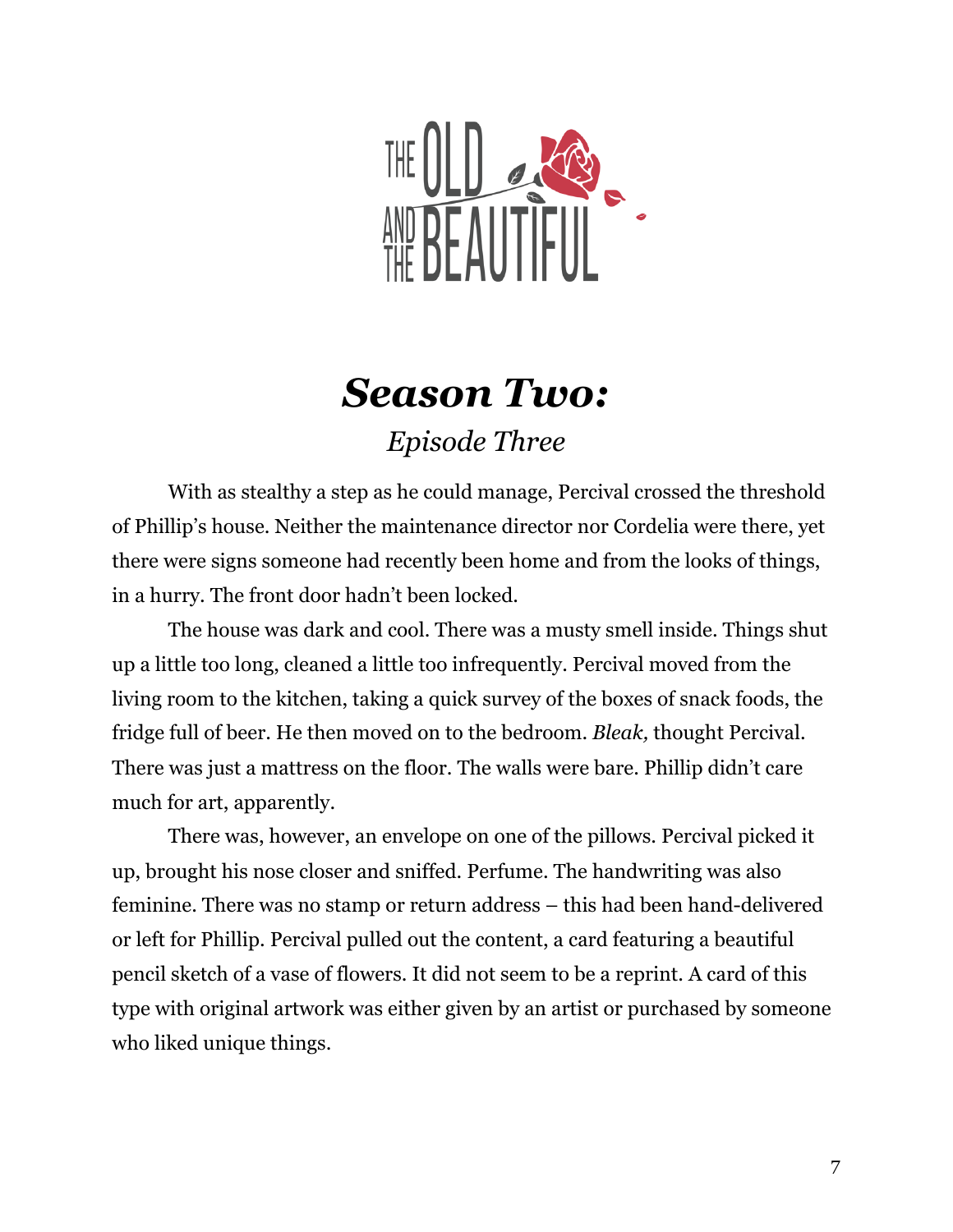He read the contents of the card, eyebrow arched in surprise. Well, well. The maintenance director was a ladies' man after all, it would appear. But it was the signature that really caught Percival by surprise. *Love, your Lily Rose.*

Percival knew of only one person by that name. And she was a married woman.

But that wasn't to be the only shock waiting for Percival. As he tried to wrap his head around why the Countess would be writing a love letter to Shady Bluff's maintenance director, a low buzzing took his attention. He followed the cadenced beeps around the corner and down the hall to the last room. He put his ear to the door. Was someone here after all?

But no, he heard only a mechanical sound, like that of a computer alerting its user to an alarm or notification. He pushed the door open and looked inside.

It was a surveillance room. Three monitors sat on a desk, each of them featuring a revolving display of four camera views. They were all of rooms. Percival recognized his own during one of the cycles. He watched the displays, each of an apartment of a resident of Shady Bluff.

Why was Phillip spying on the residents? That was certainly against privacy laws, even in an assisted living community where they wanted to monitor every element of your life – from the length of your stride to the consistency of your bowel movements.

Papers were strewn about the desk, pages filled with a clunky handwriting. *Apt. 243, bottom right drawer,* one read. *R. Niemeyer, stock portfolio = 2007?,* read another.

Percival drew his phone from his pocket and began to take photos of the pages.

When he left, he made sure that everything was as it had been before he arrived. He wanted to make sure that no one knew he'd been there.

As he settled into the driver's seat of his car, his phone began to ring. It was from a local number.